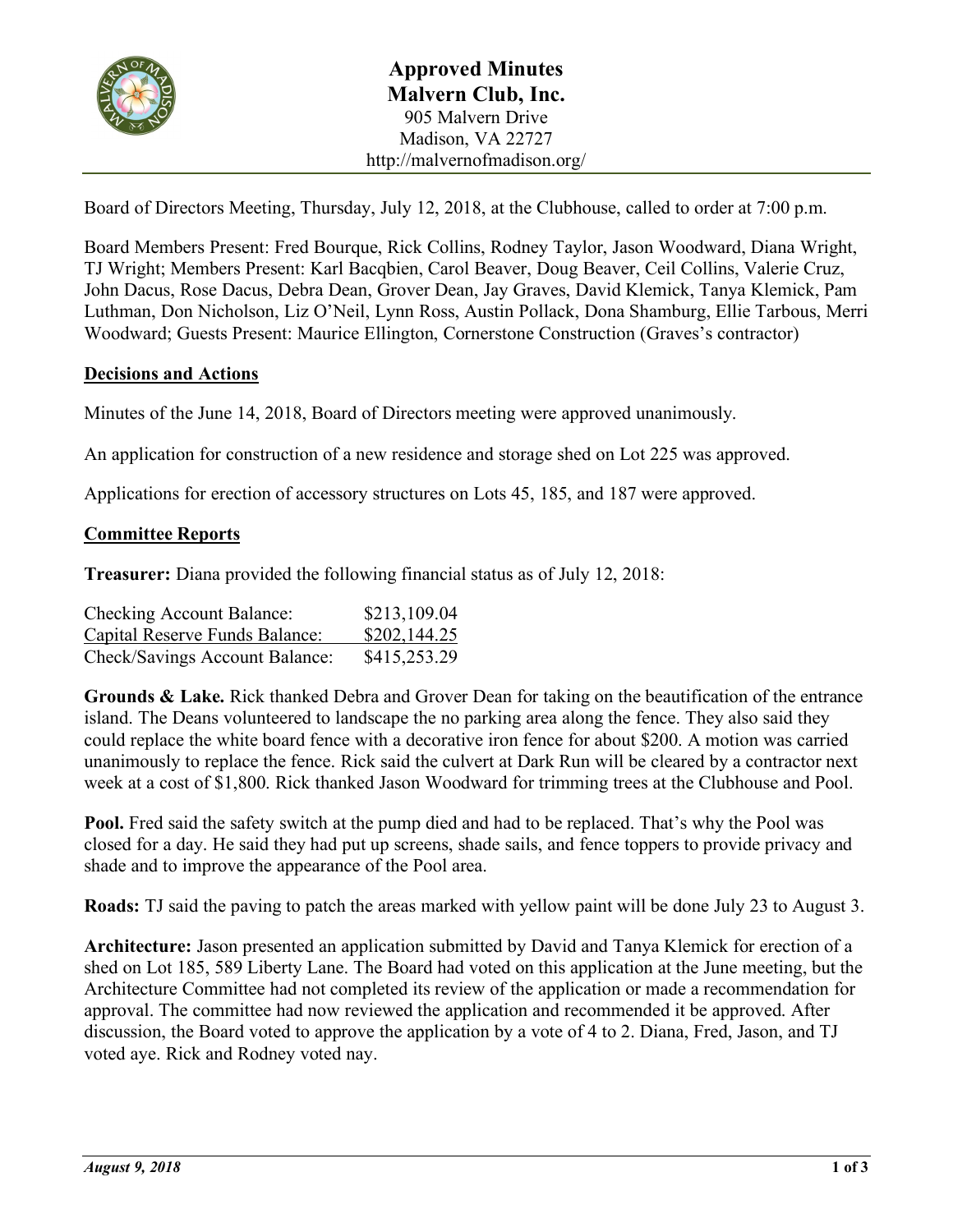Jason presented an application submitted by John and Rose Dacus for construction of an accessory building on Lot 187, 557 Liberty Lane. The Architecture Committee recommended approval, and the Board approved the application by a vote of 5 to 1. Diana, Fred, Jason, Rick, and TJ voted aye. Rodney voted nay.

Jason presented an application submitted by Jay and Patty Graves for construction of a house and storage building on Lot 225, Old Forge Way. Jay said the storage building would be sited behind the house at the back of the lot, which is on the Malvern boundary. The exact location of the storage building will not be determined until after the drain fields have been sited. Once that has happened, he will provide an updated diagram of the property with the house and storage building shown. The storage building will not be constructed until the Architecture Committee has approved the location. With that stipulation the Architecture Committee recommended approval, and the Board approved the application unanimously.

Jason presented an application submitted by David Kalish for construction of a small pavilion on Lot 45, 702 Ashlawn Drive. The pavilion will be located as close to the lake as possible. The Board was unsure whether structures on the lakeshore require the 60-foot setback from the lake. They agreed, however, that David could site his pavilion close to the lake as proposed and, if necessary, the Board would write a letter to him granting a waiver from the setback requirement. The Architecture Committee recommended approval of the application, and the Board approved the application unanimously.

# **Old Business**

**Do Not Enter Sign:** The decision to install a divided road or a do not enter sign at the mailboxes has not been made.

**Yard Sale:** Ellie said she plans to have this year's yard sale in September or October, then have an annual yard sale each June. For each yard sale she will plan a rain date. She said she would provide details to the Board on the Fall sale soon.

# **New Business**

**Bench for Walkers:** Dona asked the Board to consider putting a bench at the mailbox area. She and other members walk to get their mail, and it would be nice to have somewhere to rest before heading back.

# **Open Forum**

**Erosion at the Culvert:** Valerie said the bank on her side of Dark Run at the bridge has eroded alarmingly during and since the flood. She said there's a 25-foot-wide, 8-foot-deep hole on the bank, and it is affecting the Cruz's driveway. You can view the erosion from the bridge. They are getting bids from contractors to shore up their new cliff.

The meeting adjourned at 8:45 PM.